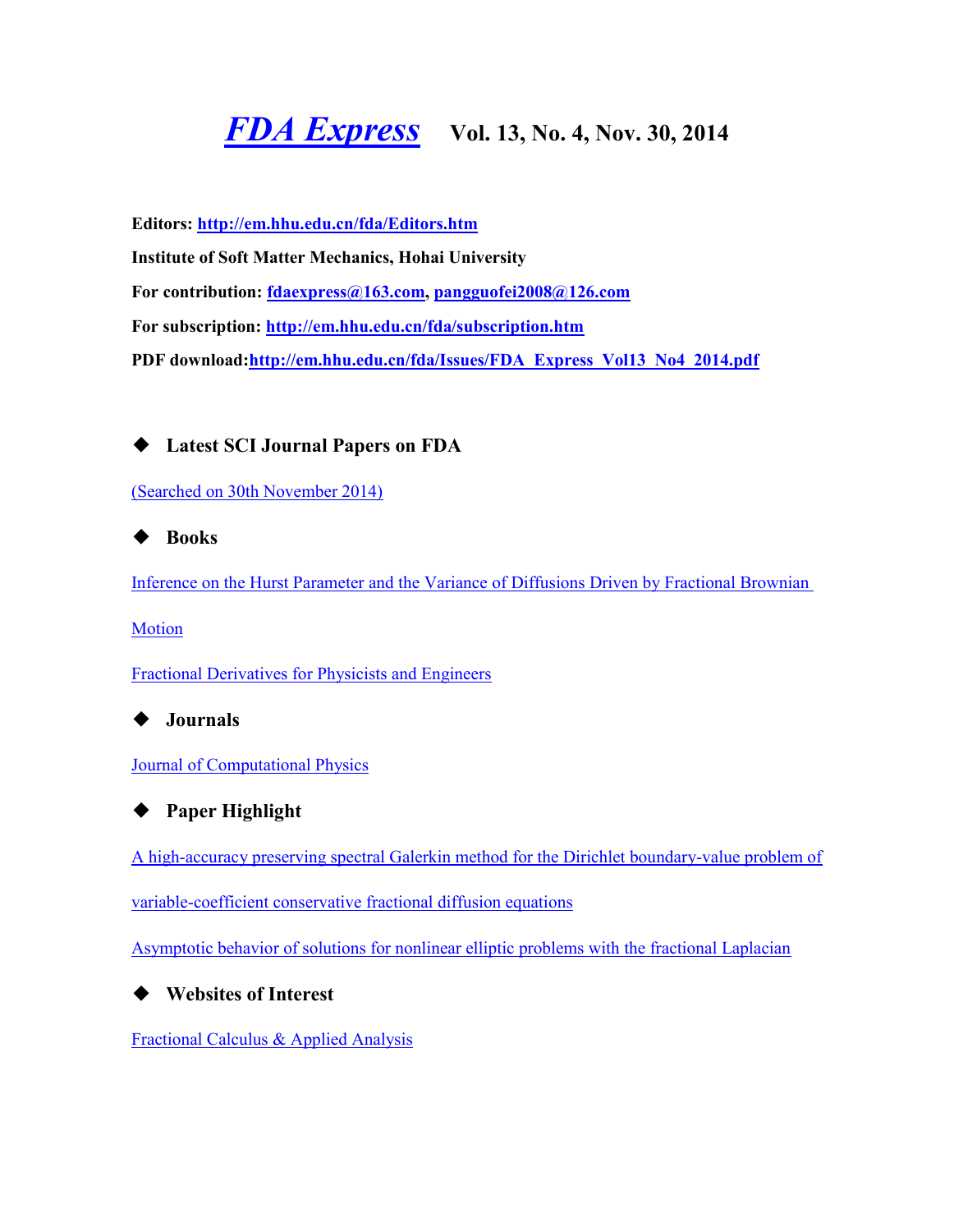## **Latest SCI Journal Papers on FDA**

========================================================================

**(Searched on 30th November 2014)**

------------------------------------------

True Versus Spurious Long Memory: Some Theoretical Results and a Monte Carlo Comparison By: Leccadito, Arturo; Rachedi, Omar; Urga, Giovanni ECONOMETRIC REVIEWS Volume: 34 Issue: 4 Pages: 452-479 Published: APR 21 2015

Controllability of h-difference linear control systems with two fractional orders By: Mozyrska, Dorota; Pawluszewicz, Ewa INTERNATIONAL JOURNAL OF SYSTEMS SCIENCE Volume: 46 Issue: 4 Pages: 662-669 Published: MAR 12 2015

InSAR Image Regularization and DEM Error Correction With Fractal Surface Scattering Model By: Danudirdjo, Donny; Hirose, Akira IEEE TRANSACTIONS ON GEOSCIENCE AND REMOTE SENSING Volume: 53 Issue: 3 Pages: 1427-1439 Published: MAR 2015

A nonpolynomial collocation method for fractional terminal value problems By: Ford, N. J.; Morgado, M. L.; Rebelo, M. JOURNAL OF COMPUTATIONAL AND APPLIED MATHEMATICS Volume: 275 Pages: 392-402 Published: FEB 2015

The multiplicity of nontrivial solutions for hemivariational inequalities involving nonlocal elliptic operators

By: Xi, Lijing; Huang, Yisheng; Zhou, Yuying NONLINEAR ANALYSIS-REAL WORLD APPLICATIONS Volume: 21 Pages: 87-98 Published: FEB 2015

Asymptotic properties and numerical simulation of multidimensional Levy walks By: Magdziarz, Marcin; Teuerle, Marek COMMUNICATIONS IN NONLINEAR SCIENCE AND NUMERICAL SIMULATION Volume: 20 Issue: 2 Pages: 489-505 Published: FEB 2015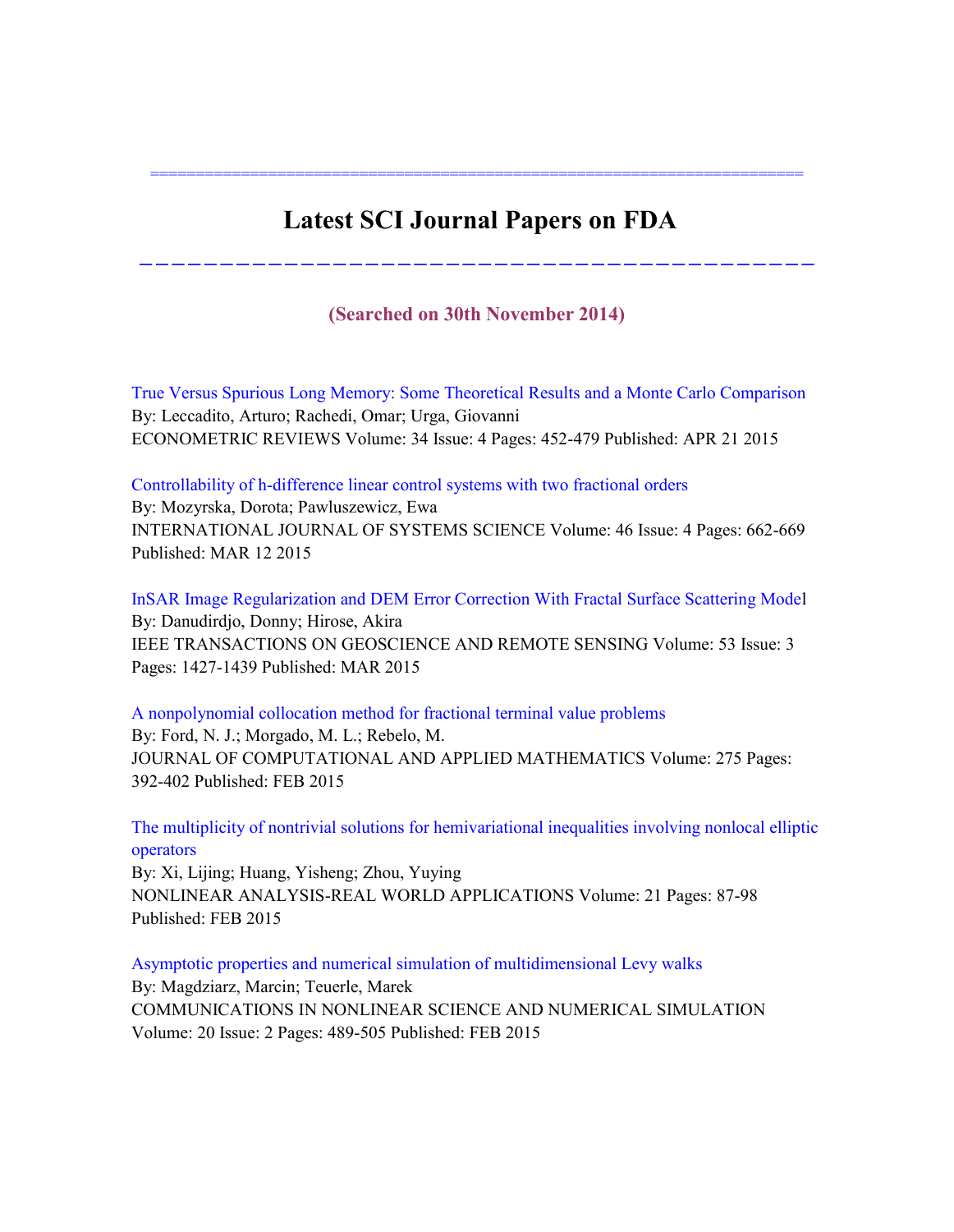### **Books**

==========================================================================

------------------------------------------

### **Inference on the Hurst Parameter and the Variance of Diffusions Driven by Fractional Brownian Motion**

Corinne Berzin, Alain Latour, José R. León

### **Book Description**

The use of diffusion models driven by fractional noise has become popular for more than two decades. The reasons that produced this situation have been varied in nature. We can mention, among others, those that come from mathematics and other from the applications. The notes are aimed at a mixed audience. They can be used in a graduate course in statistics of Gaussian processes, as well as a reference book for researchers in the field and as a guide for those interested in the applications of fractional models.

More information on this book can be found by the following link: <http://link.springer.com/book/10.1007/978-3-319-07875-5>

[\[Back\]](file:///C:/Users/Administrator/AppData/Local/Microsoft/Windows/Temporary%20Internet%20Files/FrontPageTempDir/pvw7.htm%231)

### **Fractional Derivatives for Physicists and Engineers**

------------------------------------------

Vladimir V. Uchaikin

### **Book Description**

The first three chapters of the book are united into the first part "Background" which contains description of various natural phenomena demonstrating such properties. The second part of the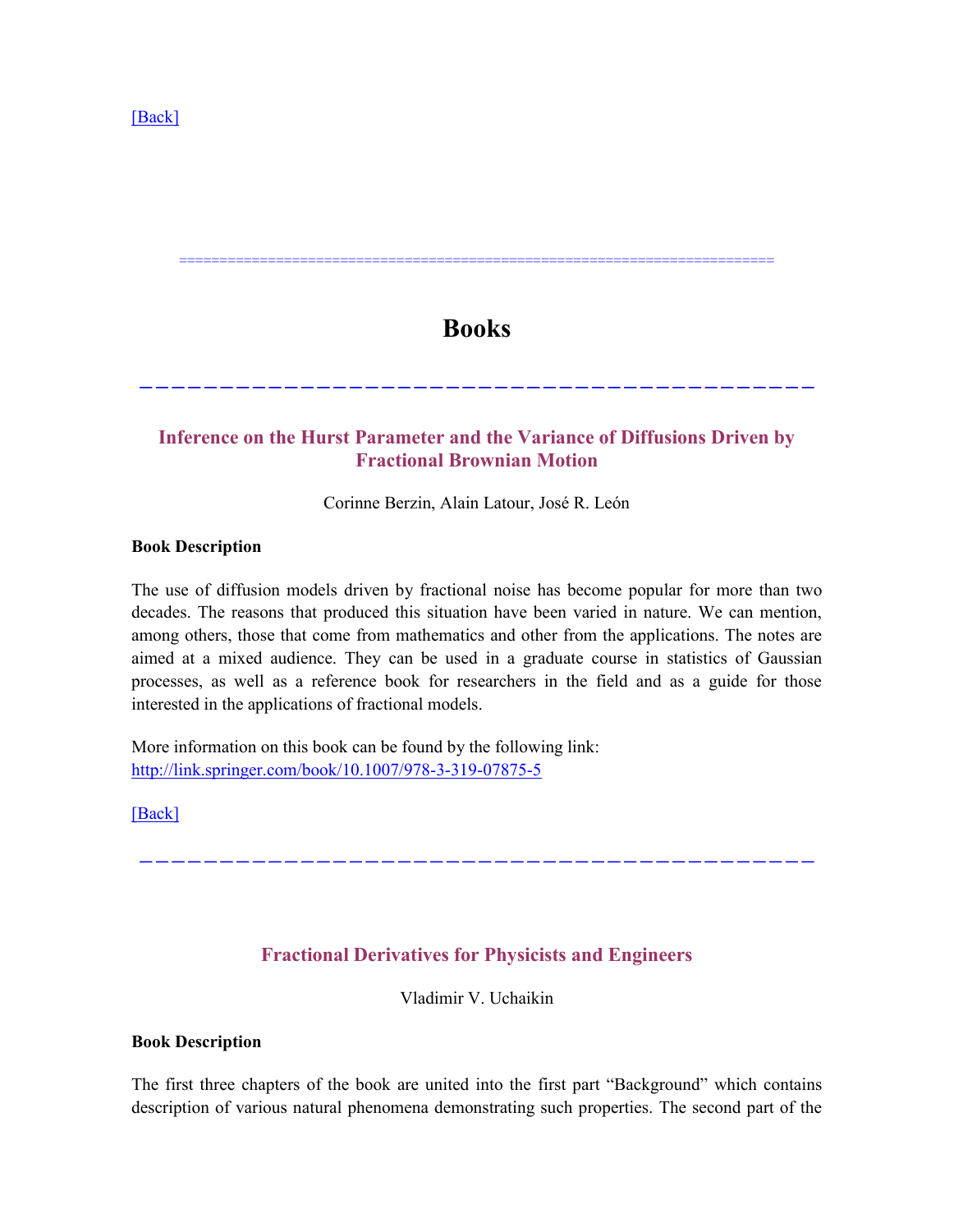book, "Theory", contains the elements of fractional calculus theory with review of various fractional equations, and their analytical and numerical solutions. The third part, opening the second volume of the book, exposes a wide field of applications of fractional calculus in modern physics including mechanics, hydrodynamics, viscoelasticity, thermodynamics, electrodynamics, plasma physics, quantum physics, and cosmic ray physics. Finally, the fourth, last part of the book contains various auxiliary materials (special functions, notation of fractional derivatives, main formulas of fractional calculus, tables and graphs of some functions, which are playing a special role in the solution of fractional equations).

More information on this book can be found by the following link:

[http://www.springer.com/physics/theoretical,+mathematical+&+computational+physics/book/978](http://www.springer.com/physics/theoretical,+mathematical+&+computational+physics/book/978-3-642-33910-3) [-3-642-33910-3](http://www.springer.com/physics/theoretical,+mathematical+&+computational+physics/book/978-3-642-33910-3)

[\[Back\]](file:///C:/Users/Administrator/AppData/Local/Microsoft/Windows/Temporary%20Internet%20Files/FrontPageTempDir/pvw7.htm%231)

# **Journals**

========================================================================

------------------------------------------

### **Journal of Computational Physics**

Volume 276 -Volume 281 (selected)

Galerkin finite element method for two-dimensional Riesz space fractional diffusion equations

Weiping Bu, Yifa Tang, Jiye Yang

A posteriori error estimates, stopping criteria, and adaptivity for multiphase compositional Darcy flows in porous media

Daniele A. Di Pietro, Eric Flauraud, Martin Vohralík, Soleiman Yousef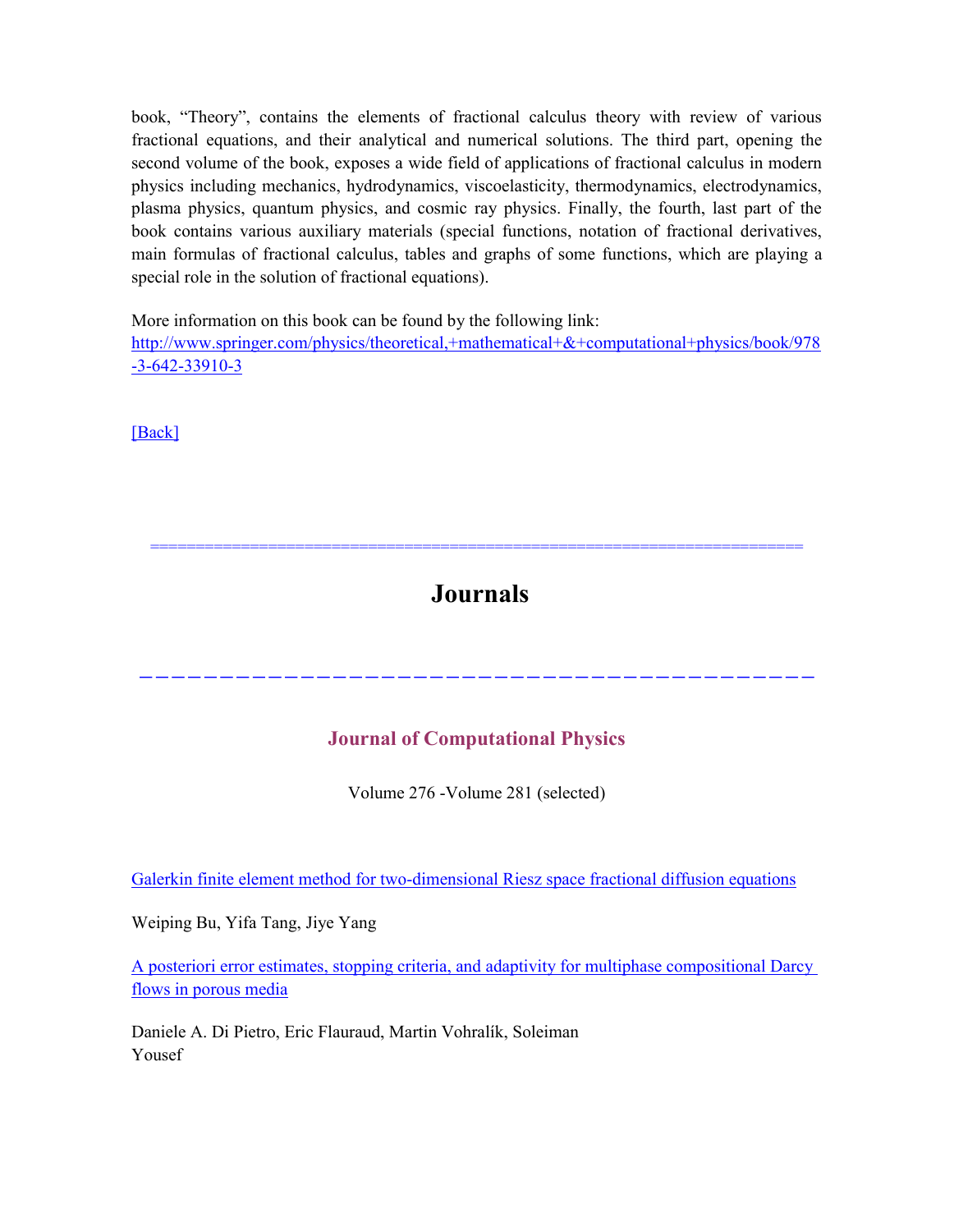A high-accuracy preserving spectral Galerkin method for the Dirichlet boundary-value problem of variable-coefficient conservative fractional diffusion equations

Hong Wang, Xuhao Zhang

Local time–[space mesh refinement for simulation of elastic wave propagation in multi-scale](http://www.sciencedirect.com/science/article/pii/S0021999114007293)  [media](http://www.sciencedirect.com/science/article/pii/S0021999114007293)

Victor Kostin, Vadim Lisitsa, Galina Reshetova, Vladimir Tcheverda

[A fourth-order approximation of fractional derivatives with its applications](http://www.sciencedirect.com/science/article/pii/S0021999114007414)

Zhao-peng Hao, Zhi-zhong Sun, Wan-rong Cao

[The Galerkin finite element method for a multi-term time-fractional diffusion equation](http://www.sciencedirect.com/science/article/pii/S0021999114007396)

Bangti Jin, Raytcho Lazarov, Yikan Liu, Zhi Zhou

[A method based on the Jacobi tau approximation for solving multi-term time](http://www.sciencedirect.com/science/article/pii/S0021999114007487)–space fractional [partial differential equations](http://www.sciencedirect.com/science/article/pii/S0021999114007487)

A.H. Bhrawy, M.A. Zaky

[Compact exponential scheme for the time fractional convection](http://www.sciencedirect.com/science/article/pii/S0021999114006482)–diffusion reaction equation with [variable coefficients](http://www.sciencedirect.com/science/article/pii/S0021999114006482)

Mingrong Cui

[A new difference scheme for the time fractional diffusion equation](http://www.sciencedirect.com/science/article/pii/S0021999114006676)

Anatoly A. Alikhanov

[Stability and convergence of finite difference schemes for a class of time-fractional sub-diffusion](http://www.sciencedirect.com/science/article/pii/S002199911400669X)  [equations based on certain superconvergence](http://www.sciencedirect.com/science/article/pii/S002199911400669X)

Guang-Hua Gao, Hai-Wei Sun, Zhi-Zhong Sun

[\[Back\]](file:///C:/Users/Administrator/AppData/Local/Microsoft/Windows/Temporary%20Internet%20Files/FrontPageTempDir/pvw7.htm%231)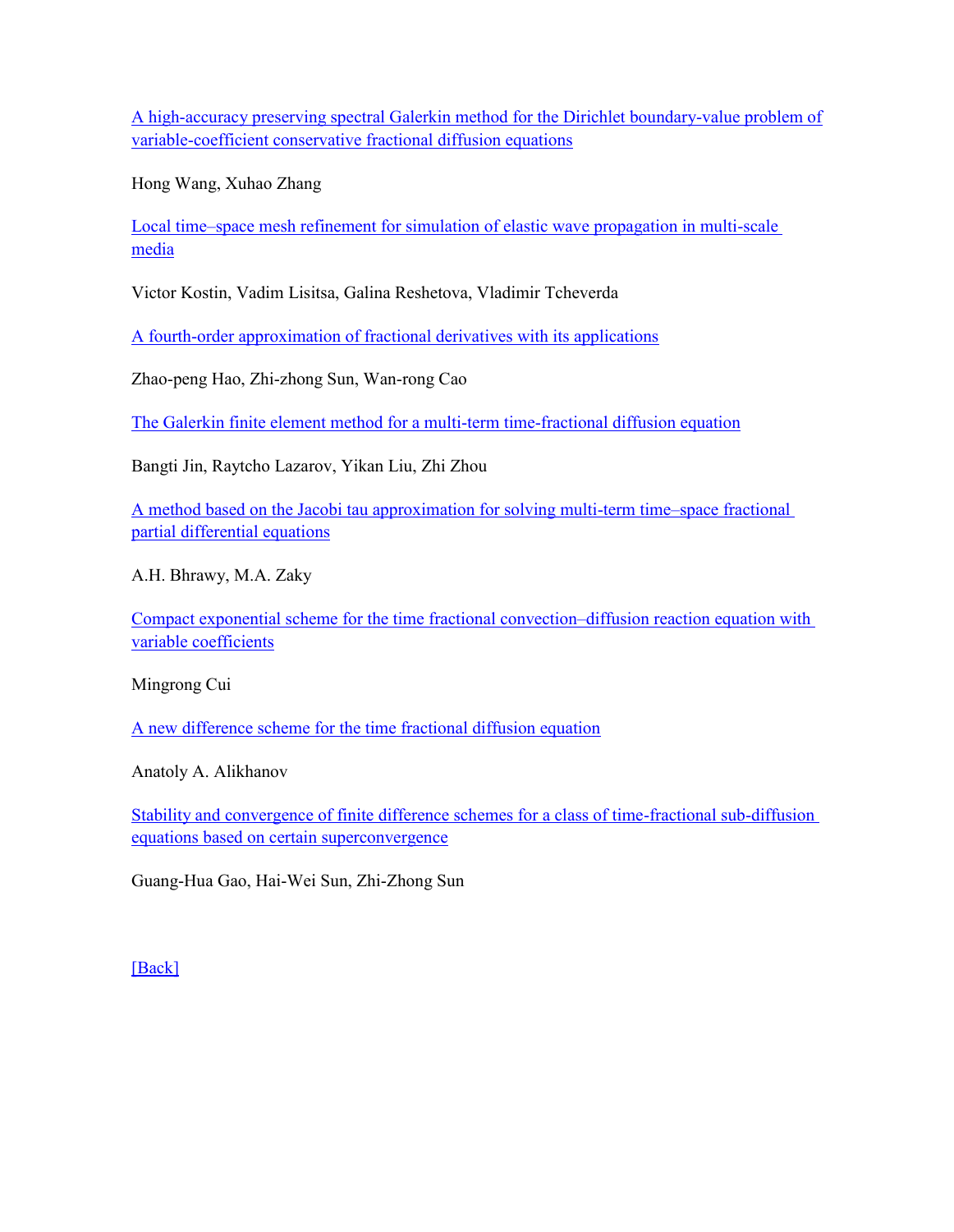# **Paper Highlight**

========================================================================

-------------------------------------

# **A high-accuracy preserving spectral Galerkin method for the Dirichlet boundary-value problem of variable-coefficient conservative fractional**

### **diffusion equations**

Hong Wang, Xuhao Zhang

**Publication information:** Hong Wang, Xuhao Zhang, A high-accuracy preserving spectral Galerkin method for the Dirichlet boundary-value problem of variable-coefficient conservative fractional diffusion equations, Journal of Computational Physics, 281, 2015, Pages 67–81.

<http://www.sciencedirect.com/science/article/pii/S0021999114007001>

### **Abstract**

Fractional diffusion equations were shown to provide an adequate and accurate description of transport processes exhibiting anomalous diffusion behavior. Recently, spectral Galerkin methods were developed for space-fractional diffusion equations aiming at achieving exponential convergence. An optimal order error estimate in the fractional energy norm was proved under the assumption that the true solution to the fractional diffusion equation has the desired regularity. An optimal order error estimate in the L2 norm was proved via the well known Nitsche lifting technique under the assumption that the true solution to the corresponding boundary-value problem of the fractional diffusion equation has the required regularity for each right-hand side.

In this paper we show that the true solution to the Dirichlet boundary-value problem of a conservative fractional diffusion equation of order  $2-\beta$  with  $0<\beta<1$  as well as a constant diffusivity coefficient and a constant source term is not in the fractional Sobolev space H3/2−β in general, but is still in the Besov space . Hence, the provable convergence rate of a spectral Galerkin method in the L2 norm is at most of the order  $O(N-(3/2–\beta))$ , where N is the degree of the polynomial space in the numerical method. Numerical experiments show that the spectral Galerkin method exhibits a subquadratic convergence in the L2 norm for any  $0<\beta<1$ .

We develop a high-accuracy preserving spectral Galerkin method for the Dirichlet boundary-value problem of one-sided variable-coefficient conservative fractional diffusion equations. The method has a proved high-order convergence rate of arbitrary order (i) without requiring the smoothness of the true solution u to the given boundary-value problem, but only assuming that the diffusivity coefficient and the right-hand source term have the desired regularity; (ii) for a variable diffusivity coefficient; and (iii) for an inhomogeneous Dirichlet boundary